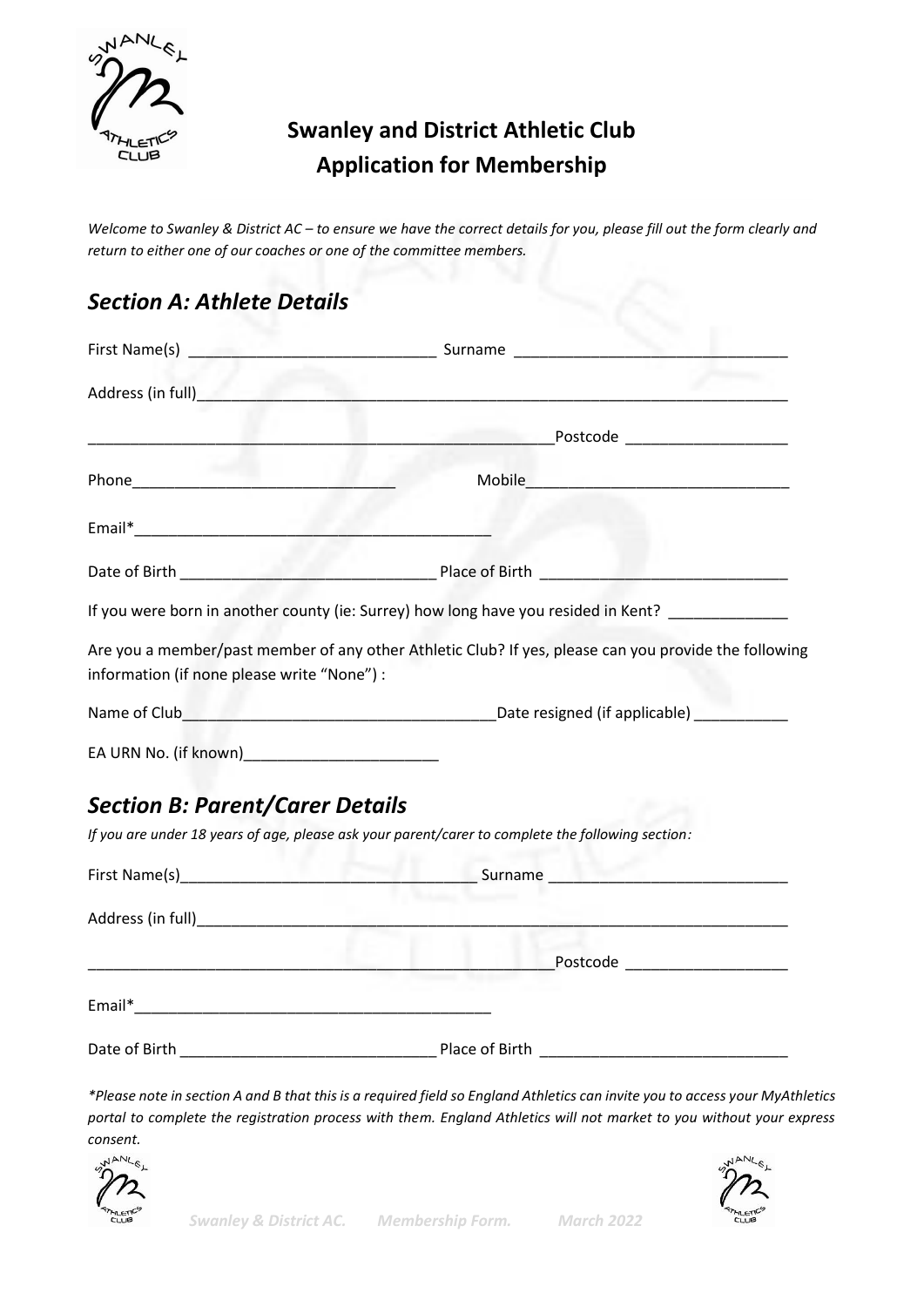## *Section C: Additional Support*

Please detail below any disability you have and/or any additional support you may require from our club coaches:

\_\_\_\_\_\_\_\_\_\_\_\_\_\_\_\_\_\_\_\_\_\_\_\_\_\_\_\_\_\_\_\_\_\_\_\_\_\_\_\_\_\_\_\_\_\_\_\_\_\_\_\_\_\_\_\_\_\_\_\_\_\_\_\_\_\_\_\_\_\_\_\_\_\_\_\_\_\_\_\_\_\_\_\_\_

## *Section D: Medical Information*

Please detail any medical conditions /allergies/medication that our coaches should be aware of or that you feel we should know about in case of emergencies. Please do not leave blank – if there is no information, please write "None":

\_\_\_\_\_\_\_\_\_\_\_\_\_\_\_\_\_\_\_\_\_\_\_\_\_\_\_\_\_\_\_\_\_\_\_\_\_\_\_\_\_\_\_\_\_\_\_\_\_\_\_\_\_\_\_\_\_\_\_\_\_\_\_\_\_\_\_\_\_\_\_\_\_\_\_\_\_\_\_\_\_\_\_\_\_

I consent to my special category personal data provided in section C and D to be shared with the club coaches for the purposes of the delivery of my safe participation in club activities. This data provided will not be shared or processed for any other purpose.

### *Section E: Emergency Contact details*

| Emergency contact 1 – Name: | Phone No. |
|-----------------------------|-----------|
| Emergency contact 2 – Name: | Phone No. |

### *Section F: Photography and video consent (for those under 18 only)*

Swanley & District AC recognises the need to ensure the welfare and safety of all young people in athletics.

In accordance with the UK Athletics child protection policy and procedures, we will not permit photographs, video or other images of children/young people to be taken without the consent of the parents/carers and children/young people.

We will take all possible steps to ensure these images are used solely for the purposes they are intended. If you become aware that these images are being used inappropriately you should inform the Club/County Welfare Officer immediately.

I/we give consent to Swanley & District AC (or a photographer appointed by the Club) photographing or videoing my child's involvement in athletics whilst a member of the club is present for the purposes of publicising and promoting the club or sport, or as a coaching aid.

| Signed (by parent/carer) : |  |  |
|----------------------------|--|--|
|                            |  |  |

Print name : \_\_\_\_\_\_\_\_\_\_\_\_\_\_\_\_\_\_\_\_\_\_\_\_\_\_\_\_\_\_\_\_\_Date: \_\_\_\_\_\_\_\_\_\_\_\_\_\_\_\_\_\_\_\_\_\_\_



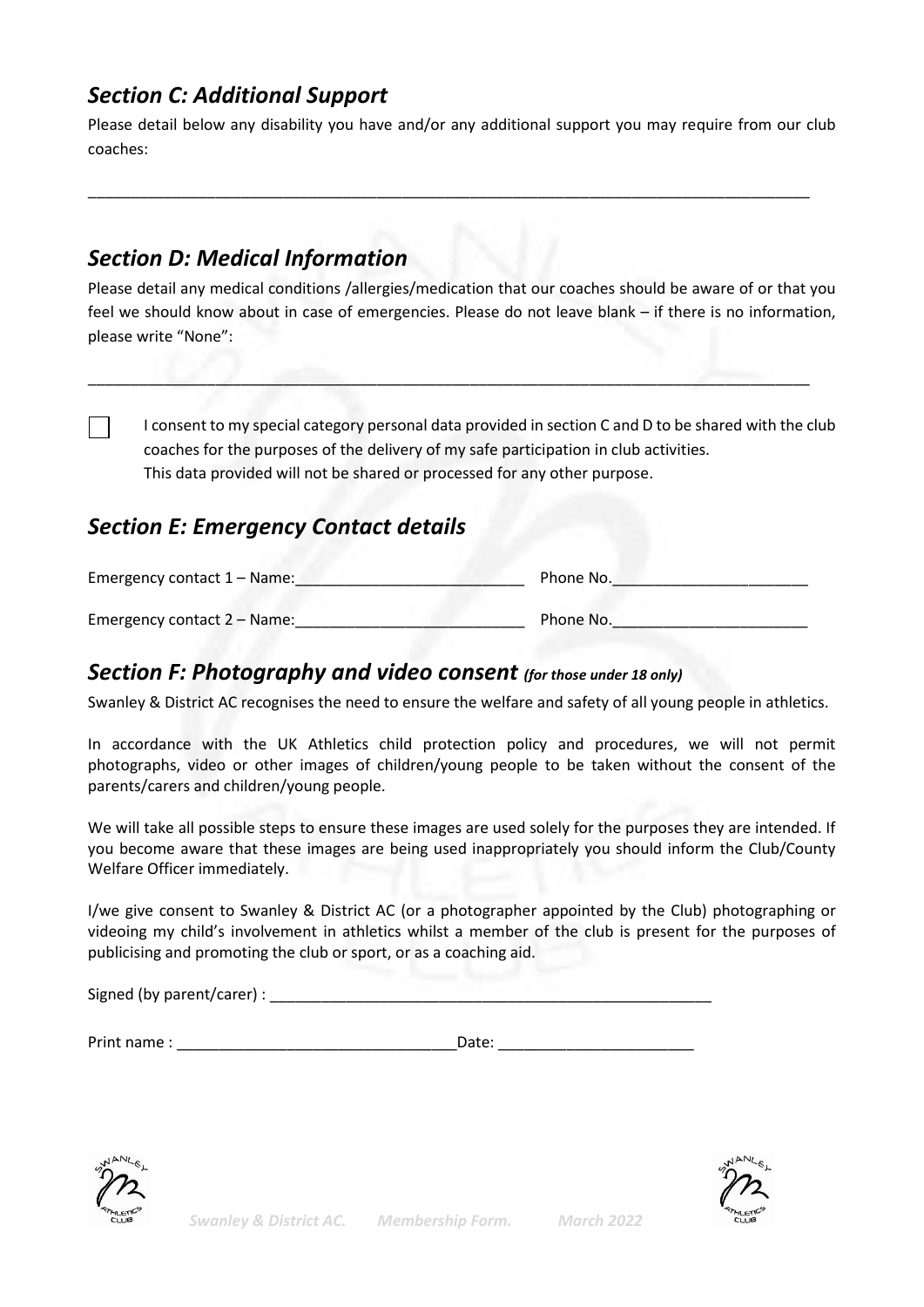### *Section G: Club Privacy Statement & Communication preferences*

Swanley & District AC take the protection of the data that we hold about you as a member seriously and will do everything possible to ensure that data is collected, stored, processed, maintained, cleansed and retained in accordance with current and future UK data protection legislation.

Please read the full privacy notice carefully to see how The Club will treat the personal information that you provide to us. We will take reasonable care to keep your information secure and to prevent any unauthorised access.

### *Section H: Data sharing with England Athletics*

When you become a member of or renew your membership with Swanley & District AC you will automatically be registered as a member of England Athletics. We will provide England Athletics with your personal data which they will use to enable access to an online portal for you (called MyAthletics). England Athletics will contact you to invite you to sign into and update your MyAthletics portal (which, amongst other things, allows you to set and amend your privacy settings). It is vital, therefore, that a valid email address is given, so that you can ensure that your data is correct and so that you can set your own privacy settings.

If you have any questions about the continuing privacy of your personal data when it is shared with England Athletics, please contact [dataprotection@englandathletics.org.](mailto:dataprotection@englandathletics.org)

## *Section I: Athlete/Parent Agreement*

Membership class :

|                                                                                 | Adult $1^{st}$ Claim $\Box$ Adult $2^{nd}$ Claim $\Box$ | Junior | Concessionary |
|---------------------------------------------------------------------------------|---------------------------------------------------------|--------|---------------|
| Please note each member of the family must fill out a separate membership form. |                                                         |        |               |

*I confirm that the information provided above is complete and true to the best of my knowledge and I am willing to abide by the constitution and rules/code of conduct for athletes and parents of Swanley & District AC (available on request) and the UK governing body for athletics. I confirm that I have read and understood the privacy statement and how data will be used and shared.*

| (A parent or guardian must sign on behalf of any person under the age of 18).                                 |       |  |
|---------------------------------------------------------------------------------------------------------------|-------|--|
|                                                                                                               | Date: |  |
| For the annual subscription rates please refer to the next page                                               |       |  |
| For use By Swanley & District AC only                                                                         |       |  |
| Subscription enclosed: £__________________Date Elected:__________________________ EA URN:____________________ |       |  |
| Proposer: ________________________________                                                                    |       |  |
|                                                                                                               |       |  |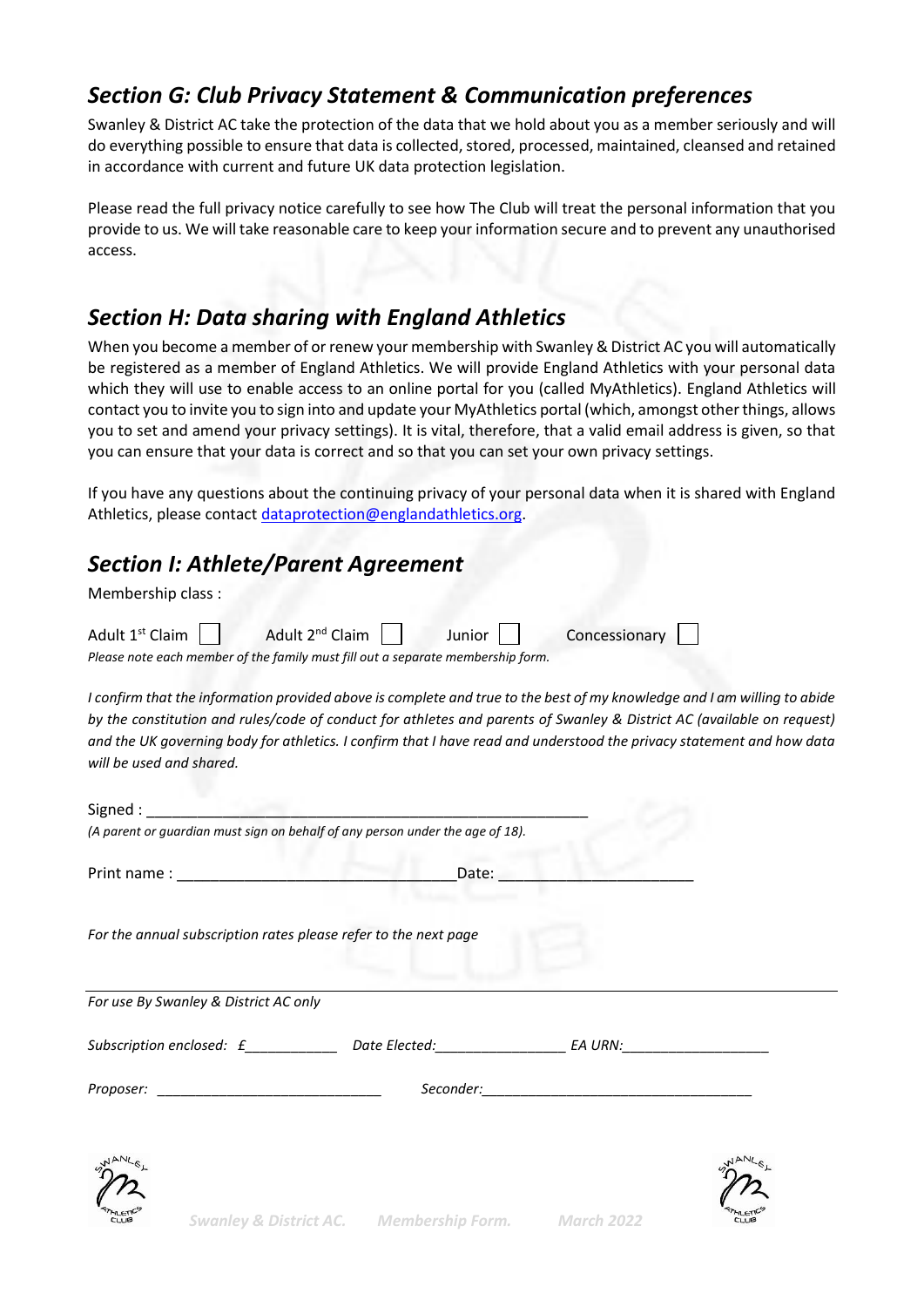### **Annual Subscription Rates**

Membership fees are due on the 1<sup>st</sup> April each year.

| <b>Membership class</b>     | <b>Full year</b> |
|-----------------------------|------------------|
| Adult 1 <sup>st</sup> Claim | £20.00           |
| Adult 2 <sup>nd</sup> Claim | £15.00           |
| U18                         | £15.00           |
| Family (2 Adults)           | £30.00           |
| Honorary                    | Free             |

 EA membership not included The 2022 EA fee is £16 per athlete

#### **On completion of this form please send to:**

The Membership Secretary Swanley and District AC, New Barn Road, Swanley BR8 7PW

#### **Payment can be made by:**

**BACS** : Unity Trust Bank Sort Code: 60-83-01, Account Number: 20405737. Please include your name as a reference so that we know who has paid **POST** : Send a cheque, payable to Swanley and District AC, to: The Treasurer, Swanley & District AC, New Barn Road, Swanley, Kent BR8 7PW **CASH** : The Treasurer is usually at Wednesday night training so please hand to him/her personally **Please make cheques out to Swanley and District AC**





*Swanley & District AC. Membership Form. March 2022*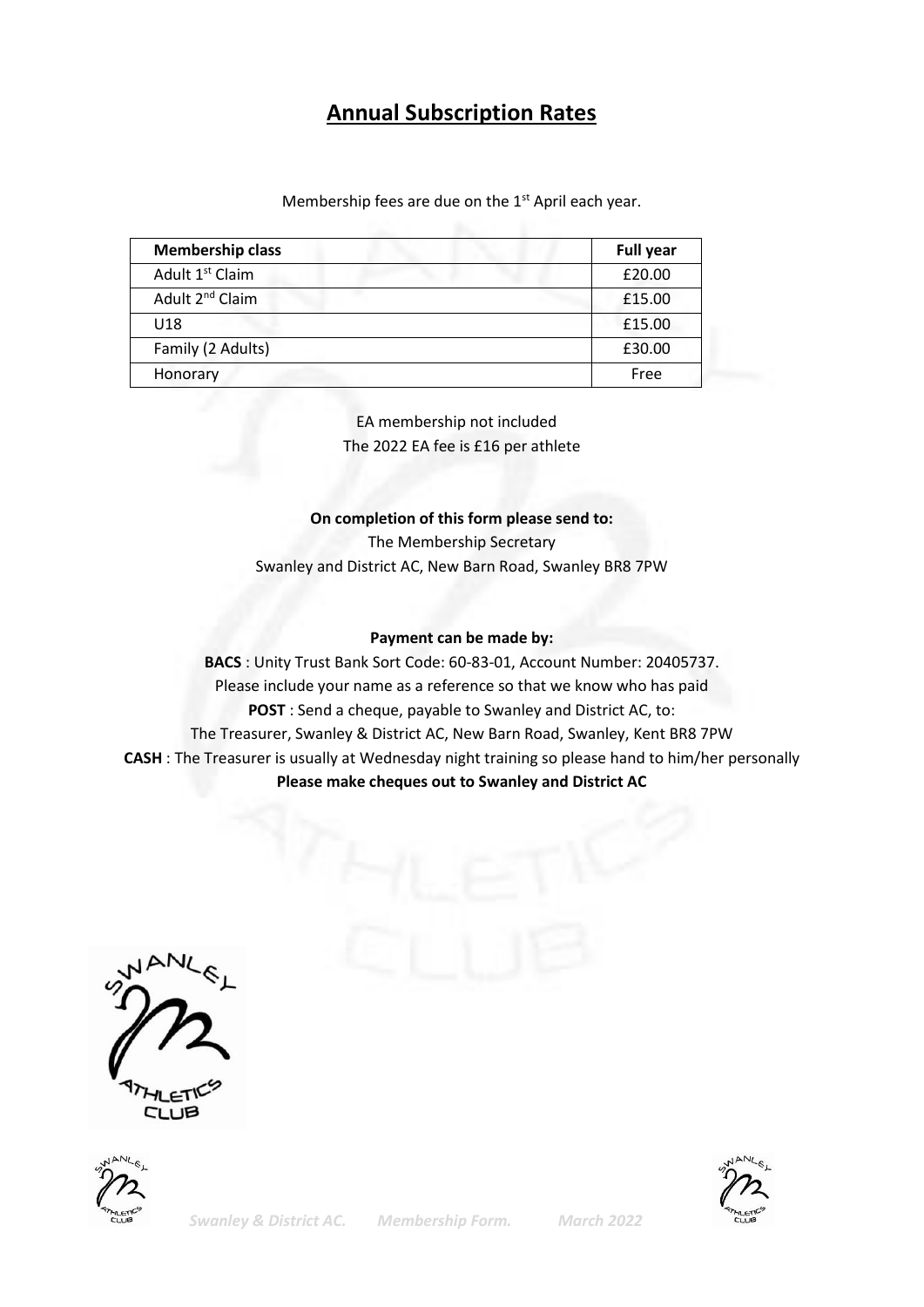## **Swanley & District AC Privacy Notice**

Swanley & District AC are committed to protecting and respecting your privacy. For any personal data you provide for the purposes of your membership, Swanley & District AC is the Data Controller and is responsible for storing and otherwise processing that data in a fair, lawful, secure and transparent way.

#### **What personal data we hold on you**

When you register with the Club we require certain information (Athletics Data) to process your application and this includes your name, date and place of birth, gender, address, e-mail address, phone number, name of your previous EA affiliated Club (or in the case of second claim members, your current first claim club), plus any relevant health information.

### **Why we need your personal data**

The reason we need your personal data is to be able to administer your membership and provide the membership services you are signing up to when you register with the club. Our lawful basis for processing your personal data is that we have a contractual obligation to you as a member to provide the services you are registering for.

Reasons we need to process your data include:

### **Training and competition entry**

- sharing personal data with club coaches or officials to administer appropriate training sessions
- sharing personal data with club team managers to enter events
- sharing personal data with leagues, county associations (and county schools' associations) and other competition providers for entry in events.

### **Funding and reporting purposes**

- sharing anonymised data with a funding partner as condition of grant funding e.g. Local Authority
- analysing anonymised data to monitor club trends
- sending a club survey to improve your experience as a club member

#### **For membership and club management**

- processing of membership forms and payments
- sharing data with committee members to provide information about club activities, membership renewals or invitation to social events
- club newsletter promoting club activity
- publishing of race and competition results

#### **Marketing and communications (where separate consent is provided)**

- sending information about promotions and offers from sponsors;
- sending information about selling club kit, merchandise or fundraising.

Any special category health data we hold on you is only processed for the purpose of passing health data to coaches to allow the safe running of training sessions. We process this data on the lawful basis of consent and we will also need your explicit consent to process this data, which we will ask for at the point of collecting it.

There are occasions where we need to collect personal data from non-club members to enable us to organise and administer club events (ie: Darent Valley 10k, Summer Relays) or where we are involved in taster events. Any